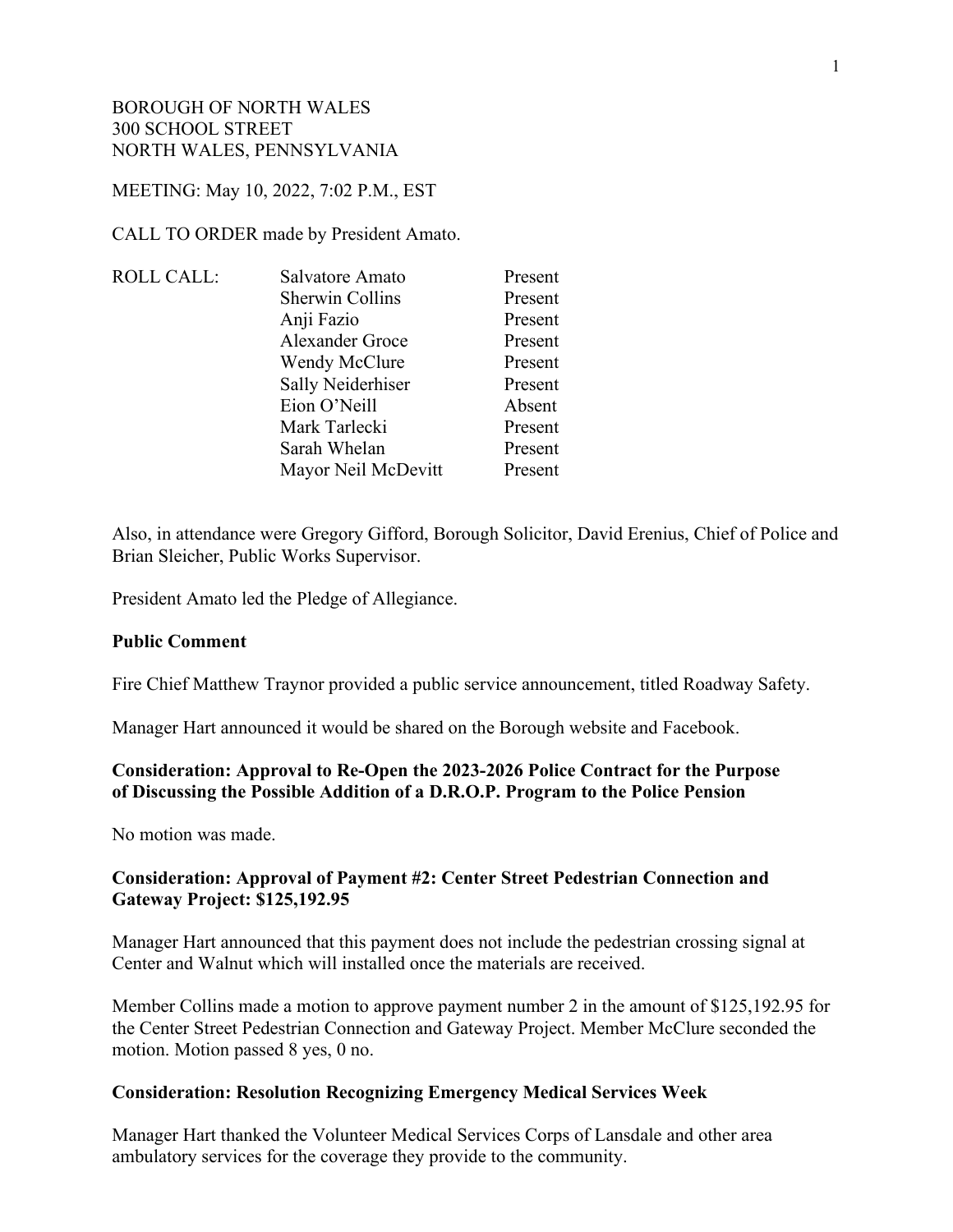Member Collins made a motion to approve a resolution recognizing emergency medical services week, beginning May 15, and concluding May 21. Member Fazio seconded the motion. Motion passed 8 yes, 0 no.

## **Consideration: Approval of Minutes: April 26, 2022**

Member McClure made a motion to approve the minutes of April 26, 2022 with the suggested amendments. Member Neiderhiser seconded the motion. Motion passed 8 yes, 0 no.

# **Old Business / Committee & Board Reports / Zoning Applications**

Manager Hart announced she reached out to all the property owners affected by the Center Street Extension project and is working on scheduling individual meetings.

Member Fazio reviewed a report of Communications Committee for the month of May.

Gregory D'Angelo, 915 East Montgomery Avenue, suggested encouraging people to attend the public meetings and he applauded Council and staff for how they managed the concerns of the property owners affected by the Center Street Extension Project at the previous Council meeting.

Member Fazio thanked Mr. D'Angelo and suggested that the digital newsletter and other public outreach efforts will increase attendance at meetings.

A discussion ensued regarding public outreach efforts.

Member McClure reviewed a Public Safety Committee report for a meeting held on Monday, April 4 and announced they would be meeting again on Monday, June 6.

Vice President Tarlecki reviewed a draft set of Planning Commission minutes for a meeting held on Wednesday, May 4.

## **Solicitor / Mayor / Council / Chief / Public Works / Manager**

Solicitor Gifford announced an executive session will be held after tonight's meeting to discuss two personnel matters and a real estate matter. He added that no action will be taken this evening following the session.

Mayor McDevitt thanked Borough Council and his neighbors for helping his family while they were sick with COVID. He then announced that he attended the St. Peter's mass at Weingartner Park on Sunday, May 2. He also met with the North Wales Baptist Church pastor. He then announced he met with Chief Shane Wheeler of the Volunteer Medical Services Corps of Lansdale.

Member Whelan announced that last week was Teacher Appreciation Week and this week is Nurse Appreciation Week.

Member Fazio thanked Mr. D'Angelo for his suggestions.